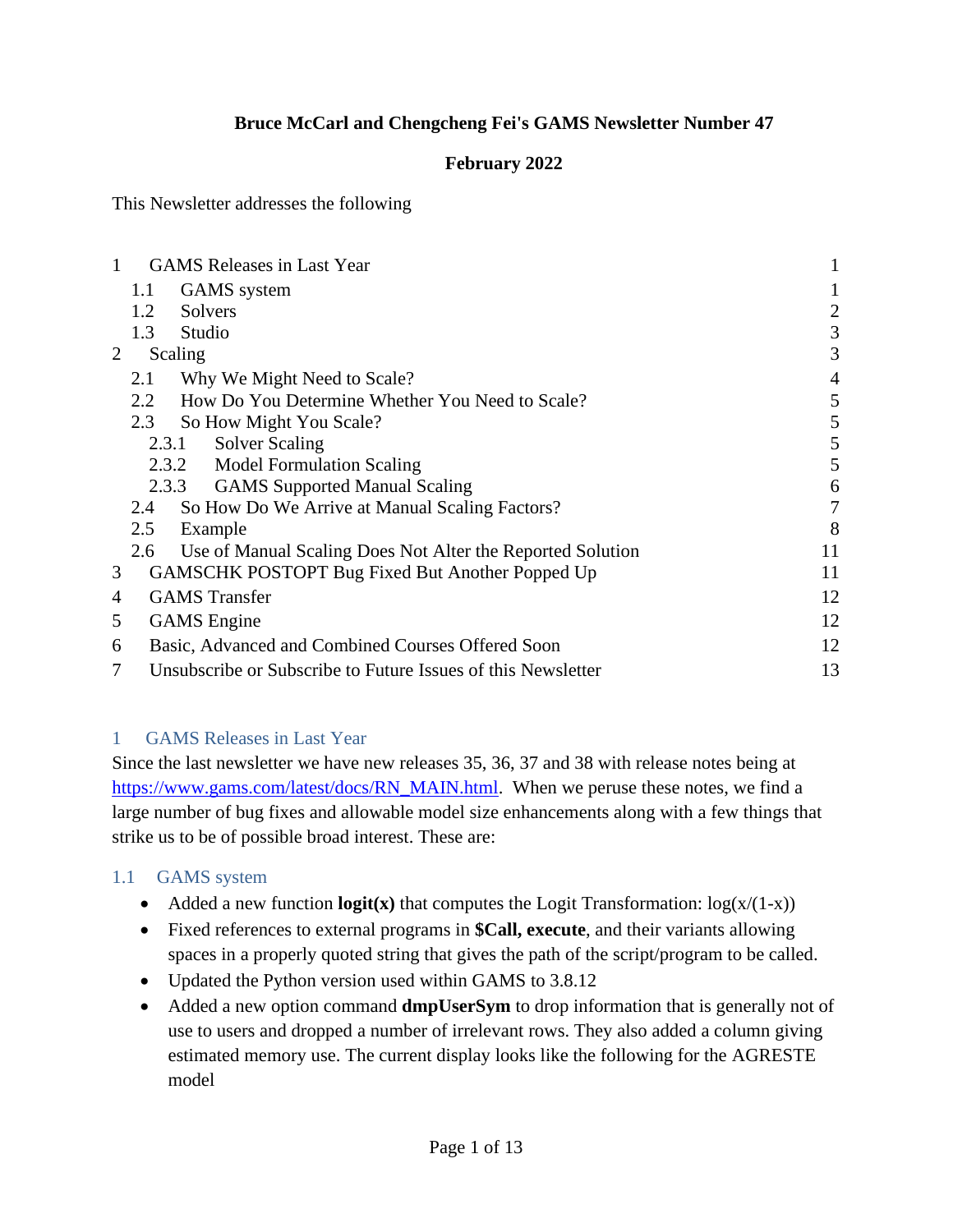|              |  |           |      |       | SYMBOL TABLE DUMP (USER SYMBOLS ONLY), NR ENTRIES = 71 |        |             |        |                                                      |
|--------------|--|-----------|------|-------|--------------------------------------------------------|--------|-------------|--------|------------------------------------------------------|
| <b>ENTRY</b> |  |           |      |       |                                                        |        |             |        | TYPE DIM LENGTH MEMORYEST DEFINED ASSIGNED DATAKNOWN |
| 137          |  | $\subset$ |      | SET 1 |                                                        | 0 MB   | TRUE.       | FALSE. | <b>TRUE</b>                                          |
| 138          |  |           |      | SET 1 | 12                                                     | 0 MB   | <b>TRUE</b> | FALSE  | <b>TRUE</b>                                          |
| 139          |  | s         | SET. |       | $\mathcal{R}$                                          | $0$ MB | TRUE.       | FALSE  | <b>TRUE</b>                                          |
| 140          |  | t.m       | SET  |       | 12                                                     | 0 MB   | TRUE.       | FALSE  | <b>TRUE</b>                                          |

This provides information for finding issues with excessive memory use as discussed briefly in the [GAMS user guide a](https://www.gams.com/38/docs/UG_ExecErrPerformance.html#UG_ExecErrPerformance_ReducingMemoryUse)nd more extensively in the [McCarl guide.](https://www.gams.com/mccarlGuide/memory_use_dumps_dmpsym.htm?zoom_highlightsub=dmpsym)

• Added dollar control options **gdxLoad** and **gdxUnload** that permit one step loading and unloading of symbols from and to GDX files. While we doubt the usefulness of a compile time **gdxunload** but we feel the **gdxLoad** marginally simplifies things. The new command looks like

```
$gdxLoad B.gdx d
```
for loading the symbol d from the gdx file named B.gdx. The GDX file name specification does not carry over into subsequent statements

- Added a new command line parameter that altered the reference file pointers to ones that point to the beginning of the statement where an object appears rather than the actual line. Namely this happens when one uses **referenceLineNo=start** in association with a **rf=** command. For those unfamiliar with the reference file see coverage in my class notes on [Using GAMS Studio.](https://www.gams.com/38/docs/UG_studio_tutorial.html#ST_UsingREF)
- Improved LST file error messages associated with an execution error when one occurs during model generation (such as a division by zero error). The revised message now contains the equation name and index where the error occurs.
- Improved the ability to shorten the listing of include files in the LST file using the commands **\$ONinclude** and **\$OFFinclude**.
- Allowed access to values of some \$ settings, environment variables and environment variables and command line parameters during a job. See the release notes for details.
- Introduced **put utility** commands **setEnv** and **dropEnv** to allow users to change values of environment variables during execution.

## <span id="page-1-0"></span>1.2 Solvers

The release notes indicate that there were major releases with added new features for the solvers **BARON, KNITRO, SCIP (PaPILO , TBB, SoPlex), XPRESS, GUROBI, IPOPT, IPOPTH, CPLEX,** and **LINDO**. Additionally most other solvers had new releases with added features and/or bug fixes.

The notes also indicate that new solvers were added

- **COPT** a parallel LP and MIP problem solver
- **OCTERACT** a global optimization problem solver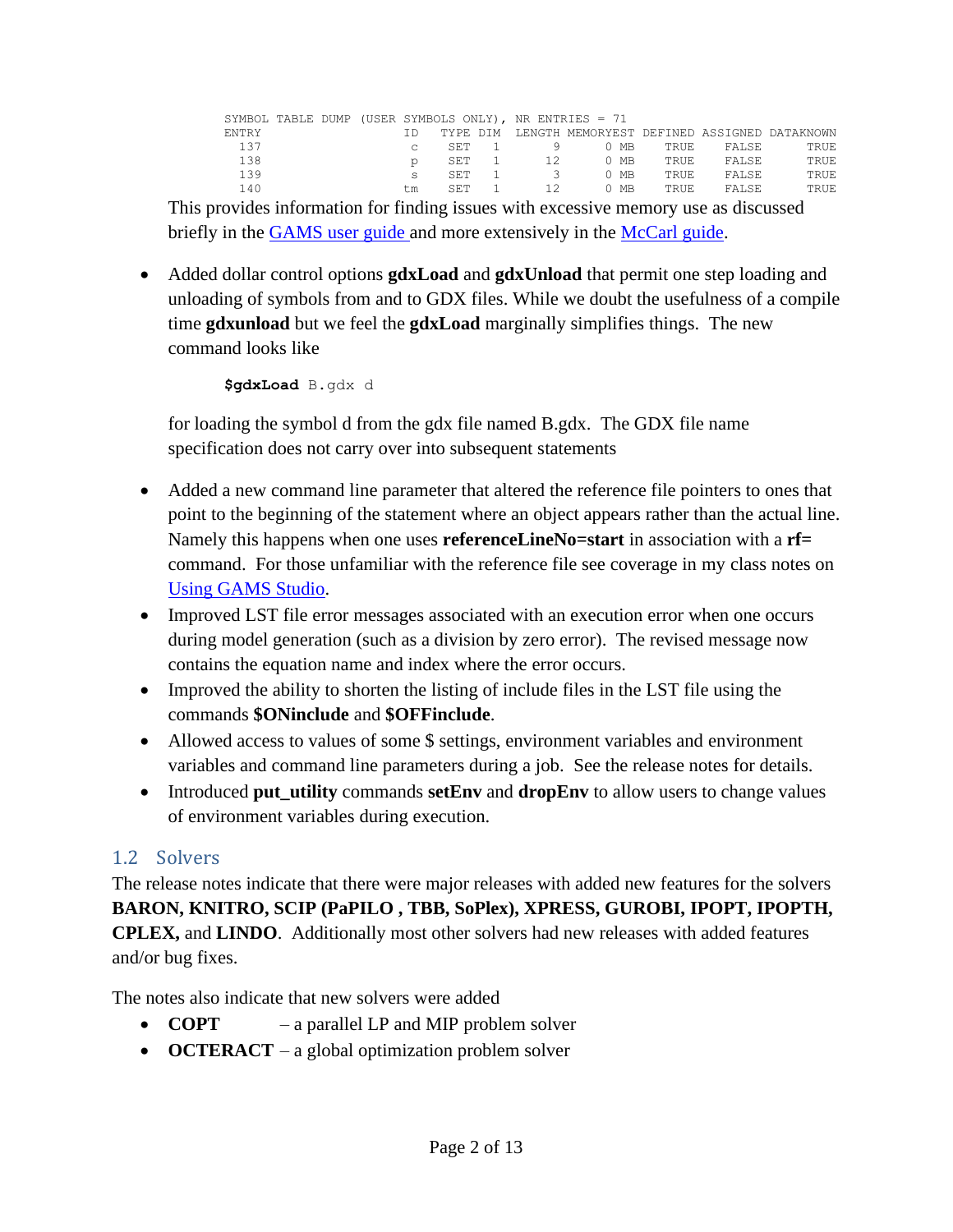Finally, the notes indicate that GAMS dropped the solvers **LocalSolver** and **LocalSolver70** and also announced plans to drop **Bonmin** and **BonminH** in a future release.

## <span id="page-2-0"></span>1.3 Studio

Studio has been augmented in a number of ways.

- The concept of a project as a collection of problem files have been embraced. However, this does not extend to all files in a directory but rather only to files that have been opened in Studio. We hope they further expand the concept and soon add a find option that searches all files in a file location. Because of that absence, we use GAMSIDE and will not be regular STUDIO users until such a search option (like grep or find in files or the equivalent) is implemented. We hear this is in the works perhaps to be included in the next release.
- Library files when opened are now placed into the currently active project directory provided the setting **open file in current project by default** is active.
- Added a search option to find text within a chosen selection.
- Added ability to specify the location of user defined libraries. For more on this see the presentation in the McCarl Guide at [https://www.gams.com/mccarlGuide/using\\_another\\_model\\_library.htm](https://www.gams.com/mccarlGuide/using_another_model_library.htm)
- Added code completion features some of which must be activated by **control-space**. Generally, we did not find the code completion to be very useful in most cases. Namely when testing this we at first got little more than added parenthesis or addition of a few characters after typing the beginning of a command like option. However, we later found after typing the word **option** that if one presses **control-space** one gets a useful drop down list of allowable options. Perhaps the code completion could be enhanced in other settings by adding a way to display an example for commands like sum and loop that identifies the generic structure like sum([setname(s)],[set\_dependent\_expression]);.
- Added ability to have STUDIO load GAMS execution created files whose names that are highlighted in the LOG file. This includes GDX, put and reference files and the loading is activated by a mouse click.

# <span id="page-2-1"></span>2 Scaling

After a discussion with GAMS staff on possible content that would be of interest to readers we decided to revisit scaling. Note the topic was covered before in [newsletter 41.](https://www.gams.com/newsletter/mccarl/archive/mccarl_newsletter_no_41.pdf) Here we cover some additional issues along with reinforcing some aspects. Namely, we address: 1) Why scaling may be needed based on computer numerical storage and calculation characteristics and things that happen with solvers; 2) How we figure out where to scale; and 3) Ways we use to develop scaling factors.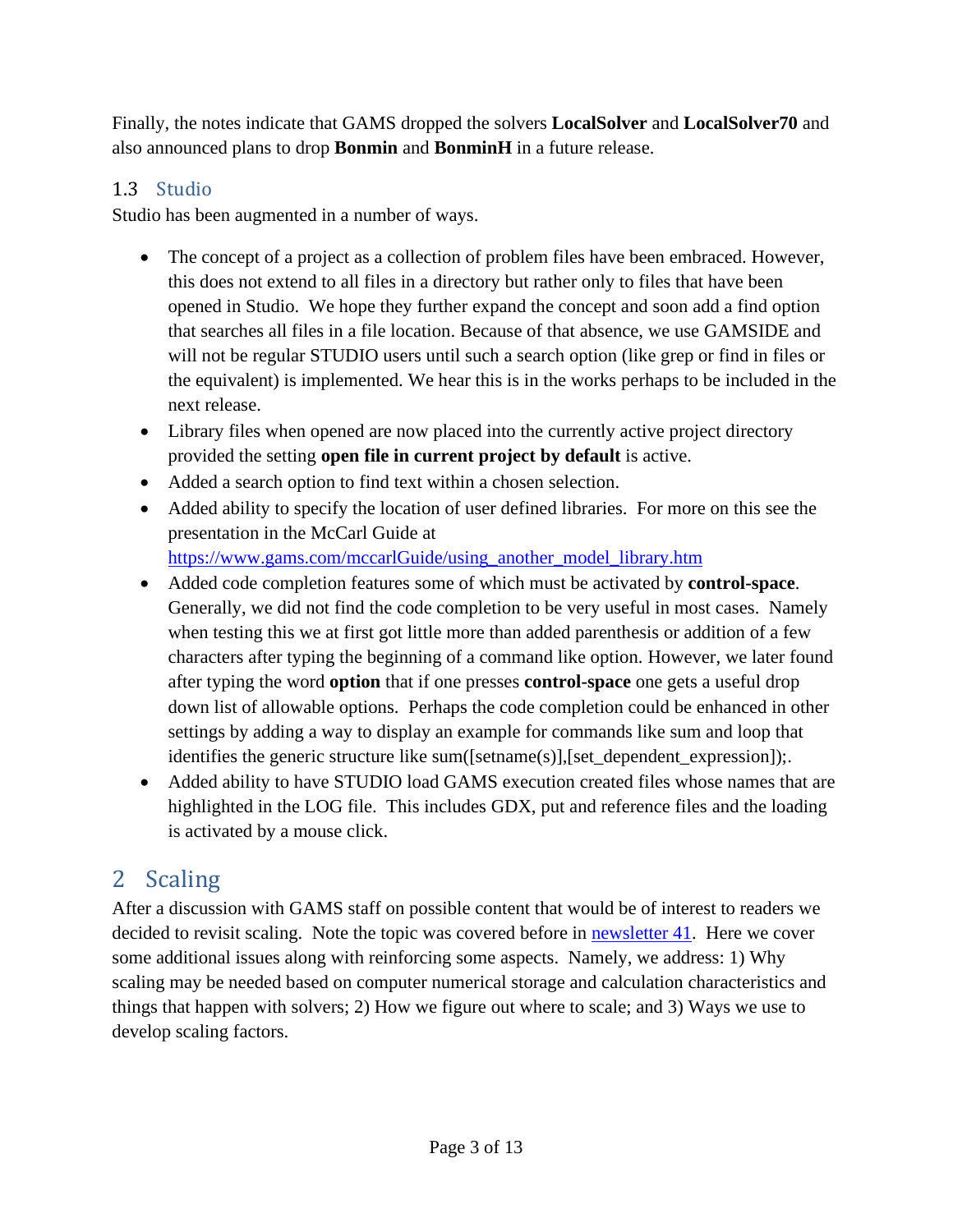### <span id="page-3-0"></span>2.1 Why We Might Need to Scale?

Computers generally store numbers in binary form and fractional parts of numbers are not exactly represented unless they happen to be an even power of two. So a number like  $1/3<sup>rd</sup>$  can never be exactly stored nor could we precisely store the result of 107/0.33333 both leading to what is commonly called round-off error. Furthermore, the imprecisions of such representations are compounded as more and more calculations are done. Additionally inside a computer, numbers are stored in terms of their exponent and their mantissa and when doing arithmetic operations like addition and subtraction, the exponents are synchronized and the representation of the mantissa can cause round-off error when the numbers are of substantially different magnitude (see Klotz 2014 for an extensive discussion<sup>1</sup>). Also conceptually significant errors can arise when doing operations such as simplex like pivots particularly when the computation involves large numbers being divided by smaller numbers.

The basic guidance arising here is keeping the magnitudes of the absolute values of the numbers in a similar range in a formulation helps avoid such problems. In addition, it is desirable to develop that range so the absolute values of the numbers surround one. While we have not found an explicit statement on that being a goal, it certainly motivates scaling procedures and discussions. For example Tomlin,  $1975<sup>2</sup>$  mentions dividing rows through by the largest absolute value number; dividing through by the square root of the ratio between the largest and smallest absolute values and dividing through by the arithmetic mean. All of these end up with results with endpoints on or surrounding one. Furthermore, it is desirable to have the smallest possible range between the absolute values of the largest and smallest numbers targeting variation of say 3-5 orders of magnitude. It is also desirable to have gradients of nonlinear terms close to one, solution values of variables and shadow prices close to one as discussed by Drud in the CONOPT  $3$  manual. There is also mention of scaling by numbers that are powers of two which shifts the binary bits within the internal storage.

So all of that being said poorly scaled models containing a wide range between the absolute values of the largest and smallest numbers could cause round-off errors and result in less precise and possibly unreliable solutions. Such poor scaling can also degrade solver performance resulting in problems being incorrectly reported as infeasible, or falsely optimal along with solvers being stuck or making very slow progress. To avoid this or correct such issues it is often desirable to check scaling and, in turn, do some of your own scaling on the model or ask the solvers to employ more aggressive scaling.

 $1$  Klotz, Ed. "Identification, assessment, and correction of ill-conditioning and numerical instability in linear and integer programs." Bridging Data and Decisions. INFORMS, 2014. 54-108.

<sup>2</sup> Tomlin, John A. "On scaling linear programming problems." Computational practice in mathematical programming. Springer, Berlin, Heidelberg, 1975. 146-166.

<sup>3</sup> https://www.gams.com/38/docs/S\_CONOPT.html?search=conopt%20scaling#CONOPT\_SCALING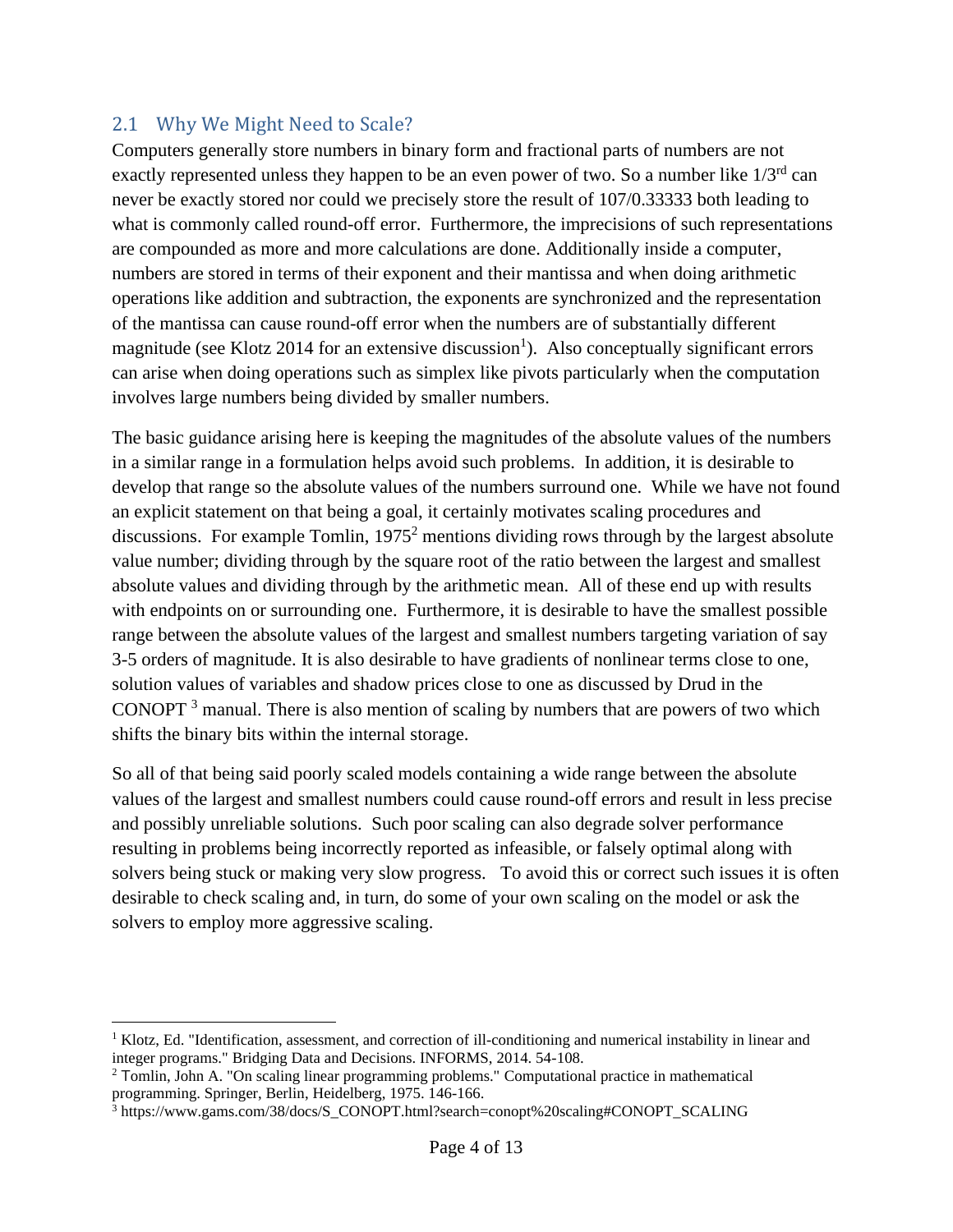## <span id="page-4-0"></span>2.2 How Do You Determine Whether You Need to Scale?

Scaling is typically not a concern for small problems. But is larger problems with numbers varying widely solvers can

- refuse to solve the model due to disparity of numbers
- message issues if large number disparities are found
- report a condition number that is quite large
- call models infeasible after descaling
- not make much progress when solving
- terminate without reaching a solution

In such cases some attention to scaling may well be in order.

## <span id="page-4-1"></span>2.3 So How Might You Scale?

Three types of scaling can be undertaken: 1) solver scaling; 2) model formulation scaling; and 3) GAMS supported manual scaling.

#### <span id="page-4-2"></span>2.3.1 Solver Scaling

Virtually all the GAMS solvers automatically and transparently scale problems. One can also invoke more aggressive scaling within a number of solvers through the option file. Ways of invoking such scaling are covered in the solver manuals.

#### <span id="page-4-3"></span>2.3.2 Model Formulation Scaling

In setting up a model, a user chooses what units to use (tons, bushes, kilograms, 1000 tons etc.). Users can choose units in a manner that lowers the magnitude disparity in the model by preparing input data and expressing equations using units that lower the magnitude disparity between numbers and cause smaller values for solution variables and equation shadow prices (marginals). This involves for example setting up the objective function so it is in a unit like millions of dollars, expressing all RHS values in 1000s of units available and manipulating units so production and usage levels are represented by numbers smaller than 100. In agricultural models, we often put land and labor endowments in 1000's and commodity yields and sales in 100's. Naturally, such choices depend on the magnitude of the commodities being produced. In addition, we must admit that for model maintenance and consequent updating that we find it essential that we use units compatible with data sources. Nevertheless, we also find that direct use of such data frequently does result in well-scaled models. We address this by a) doing calculations to improve scaling in GAMS replacement statements (e.g. dividing things by 1000); b) by doing some scaling in model equation specifications (divide the objective function by 1000); and c) by using manual scaling as we discuss next.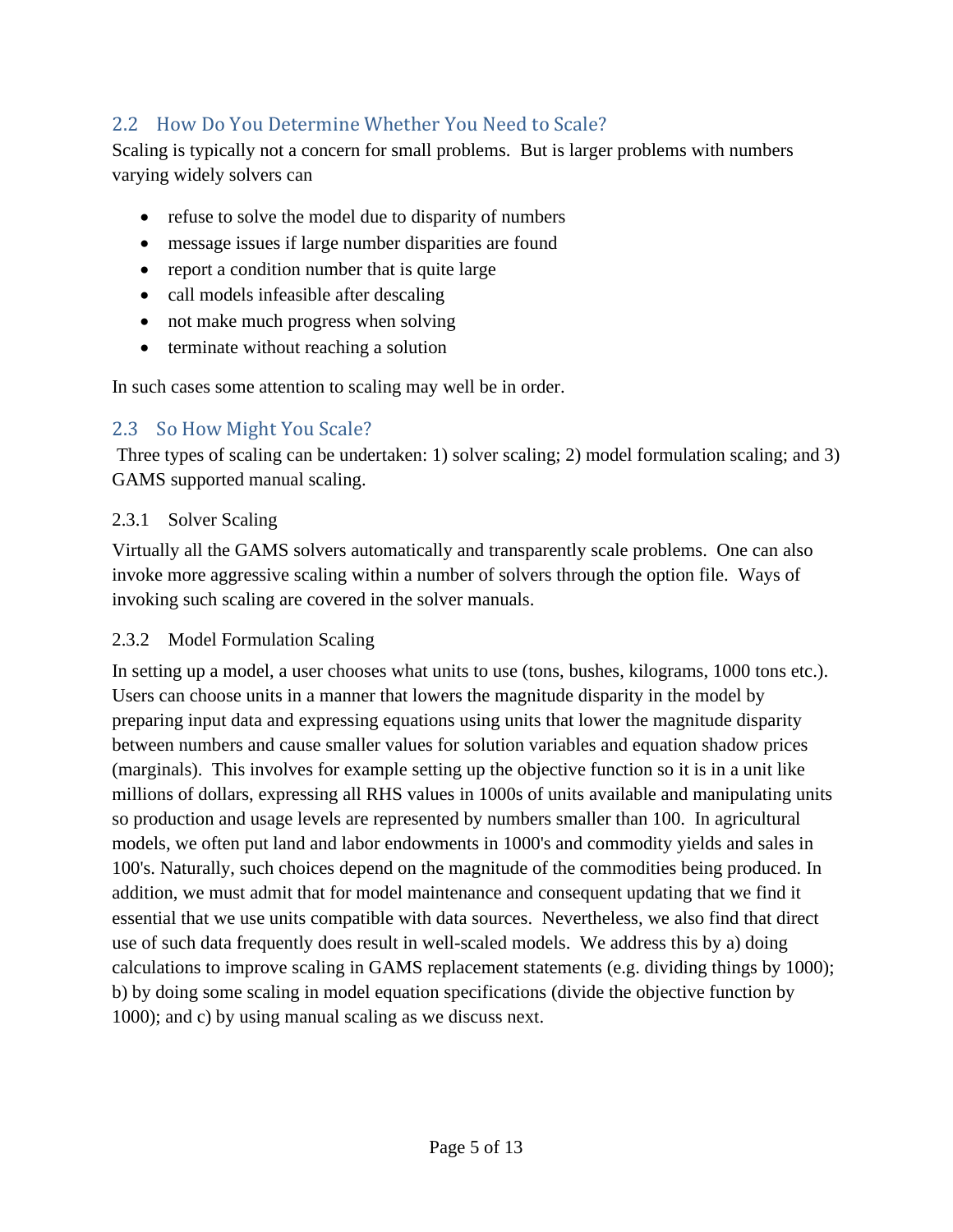#### <span id="page-5-0"></span>2.3.3 GAMS Supported Manual Scaling

One can manually identify and use scaling factors using built-in scaling features in GAMS. This involves entering GAMS statements with variable and equation specific scaling amounts using commands like *.scale* and *.scaleopt* the [basics of which are covered in the GAMS User Guide.](https://www.gams.com/38/docs/UG_LanguageFeatures.html#UG_LanguageFeatures_ModelScaling-TheScaleOption) For more extensively coverage and examples see [newsletter 41,](https://www.gams.com/newsletter/mccarl/archive/mccarl_newsletter_no_41.pdf) the scaling chapter of the [McCarl Guide](https://www.gams.com/mccarlGuide/scaling_gams_models.htm) and from a theoretical standpoint [chapter 17 of McCarl and Spreen.](https://agecon2.tamu.edu/people/faculty/mccarl-bruce/mccspr/new17.pdf)

How do we figure out the magnitude of scaling factors – Scaling implementation requires the identification of numbers (herein called scaling factors) used to divide every entry in an equation or multiply every entry associated with a variable. The size of such numbers is based upon the magnitude of the coefficients in the GAMS generated empirical model formulation. They are always problem context specific. A couple of general rules can be stated regarding identification of such scaling factors.

- It is desirable to examine the largest and smallest coefficients in absolute value for equations and variables and move them so they fall in a range that covers a value of one.
- There are limitations to simple scaling where one examines each variable or equation in isolation identifying scaling factors. In that case one sets the scaling factor to something like the mean absolute value causing after applying the scaling factor that the coefficients in that equation or associated with that variable to fall in a new range where the absolute values cover one. This will not generally gain advantage over solver scaling as that is what they will do possibly among other approaches.
- A highly effective way to lower magnitude disparity in model coefficients involves simultaneous/coordinated variable and equation scaling.
- Model structure knowledge can provide a basis for coordinated scaling by defining scaling factors for related variables and equations. For example
	- o Suppose that within a model that a supply demand balance equation holds production plus imports plus storage withdrawals of a set of goods to be greater than or equal to sales plus exports plus addition to storage plus livestock feeding use. Such a case follows where variable and equation names are in upper case

BALEQ(good).. yld(good)\*PROD +IMPORT(good)+STRWITHDRAW(good)  $=$ SALE(good)+EXPORT(good)+STRADD(good)+FEED(good);

In such a case, it generally would be desirable to employ a common scale factor for both the balance equation as well as the import, export, storage, sales and livestock feeding variables as in the GAMS commands below.

| BALEQ.scale(good)       | $= scalevalue(good);$  |
|-------------------------|------------------------|
| IMPORT.scale(good)      | $=BALEQ$ .scale(good); |
| STRWITHDRAW.scale(good) | $=BALEQ$ .scale(good); |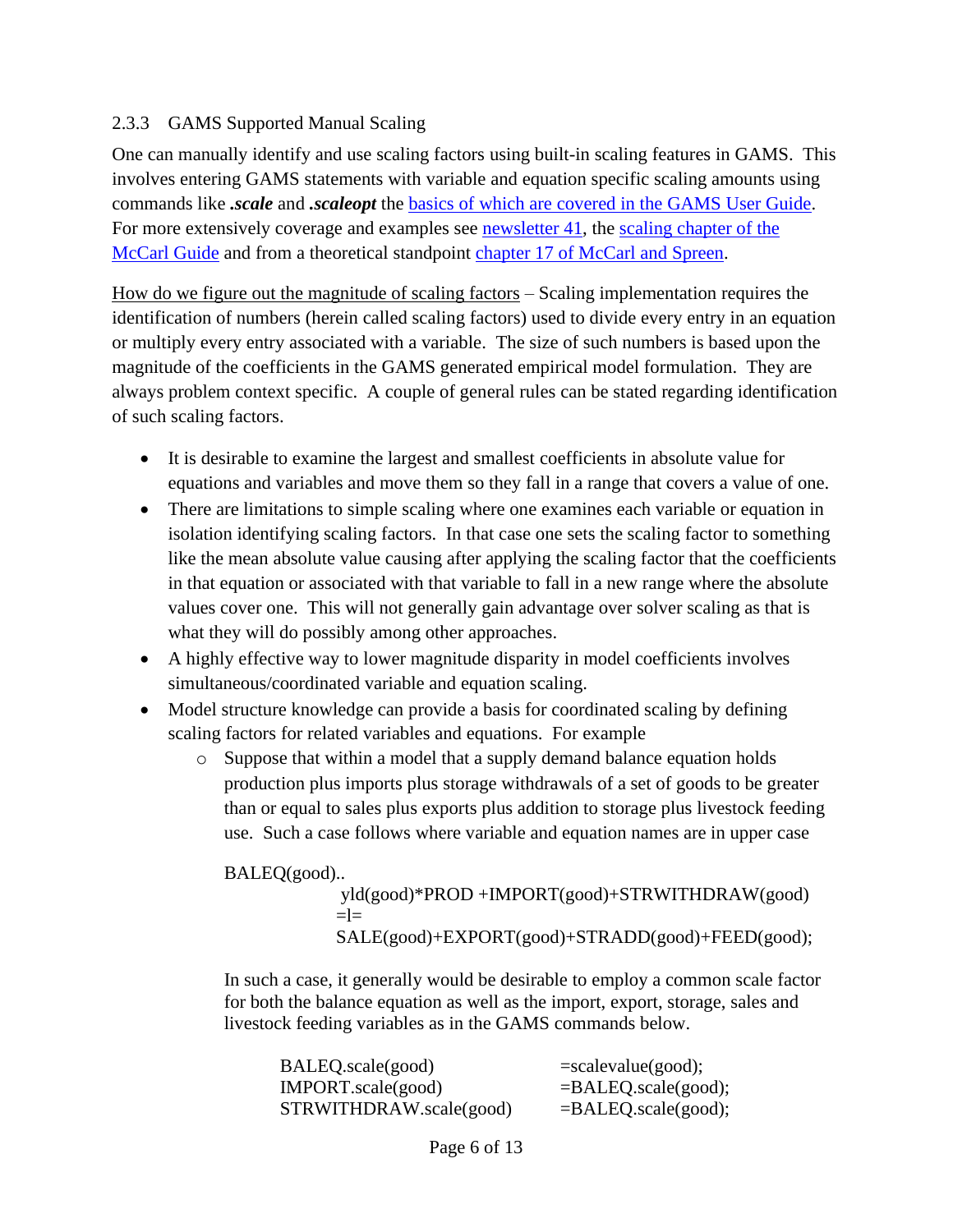| SALE.scale(good)    | $=BALEQ$ .scale(good); |
|---------------------|------------------------|
| EXPORT, scale(good) | $=BALEQ$ .scale(good); |
| STRADD, scale(good) | $=BALEQ$ .scale(good); |
| FEEDUSE.scale(good) | $=BALEQ$ .scale(good); |

- o Similar approaches can be used for resource equations. For example, labor equations would often involve use, labor hiring and family labor reservation where all those terms could be commonly scaled.
- It can be desirable to scale the objective function and equation right hand sides into 1000s of units to reduce solution value and shadow price magnitudes.
- In nonlinear models, scaling of nonlinear terms should generally involve an appropriate starting point as discussed in the McCarl guide [in general](https://www.gams.com/mccarlGuide/starting_points_--_initial_values.htm) and in reference to [scaling.](https://www.gams.com/mccarlGuide/scaling.htm)

## <span id="page-6-0"></span>2.4 So How Do We Arrive at Manual Scaling Factors?

Now we turn to the context specific question of how much should one scale. Here one needs to examine: a) the empirical model generated by GAMS during execution of a Solve statement; and/or b) any scaling information created by GAMS included "solvers". Note the word solver is placed in quotes since this can include GAMSCHK, which is not really a solver but does act like one and generates scaling related information.

An examination of the empirical model without solver help involves use of LIMROW/LIMCOL output. However, we feel this is an undesirable pathway due to the lack of targeted output. In particular, when using LIMROW/LIMCOL, one must visually scan or search for large and small exponents in often immense LST files. Beyond that

- One can use GAMSCHK (see the solver manual on this [here\)](https://www.gams.com/latest/docs/solvers/gamschk/index.html) with first the BLOCKLIST or BLOCKPIC commands to find blocks of variables or equations with large or small numbers or consistent departures from values of one and then later MATCHIT to find individual cases. These GAMSCHK procedures give largest and smallest magnitudes of coefficient absolute values in equations and variables so you do not have to search as much. This can also be supported by use of DISPLAYCR.
- GAMS personnel told us for nonlinear cases it is useful to employ the CONVERT solver with the option 'jacobian'. We have never done this. This gives a gdx file with that contains a matrix of gradients of the nonlinear terms (evaluated at the starting point). Then one can export that file to Excel and examine the results. Note when doing this CONVERT replaces all the internal variable and equation names. Subsequently the variables are named  $x1, x2, x3, \dots$  and the equations  $e1, e2, e3, \dots$  To get back to the original names one needs to manually back translate using the CONVERT generated dictionary file. We have no experience with this but it just does not seem practical in large models as the GDX and Excel might be unwieldy as would be the backward translation.
- GAMS personnel also told us about an option in CPLEX (datacheck=2) that reports suspicious item in a model. In turn the log file (not the LST file) contains information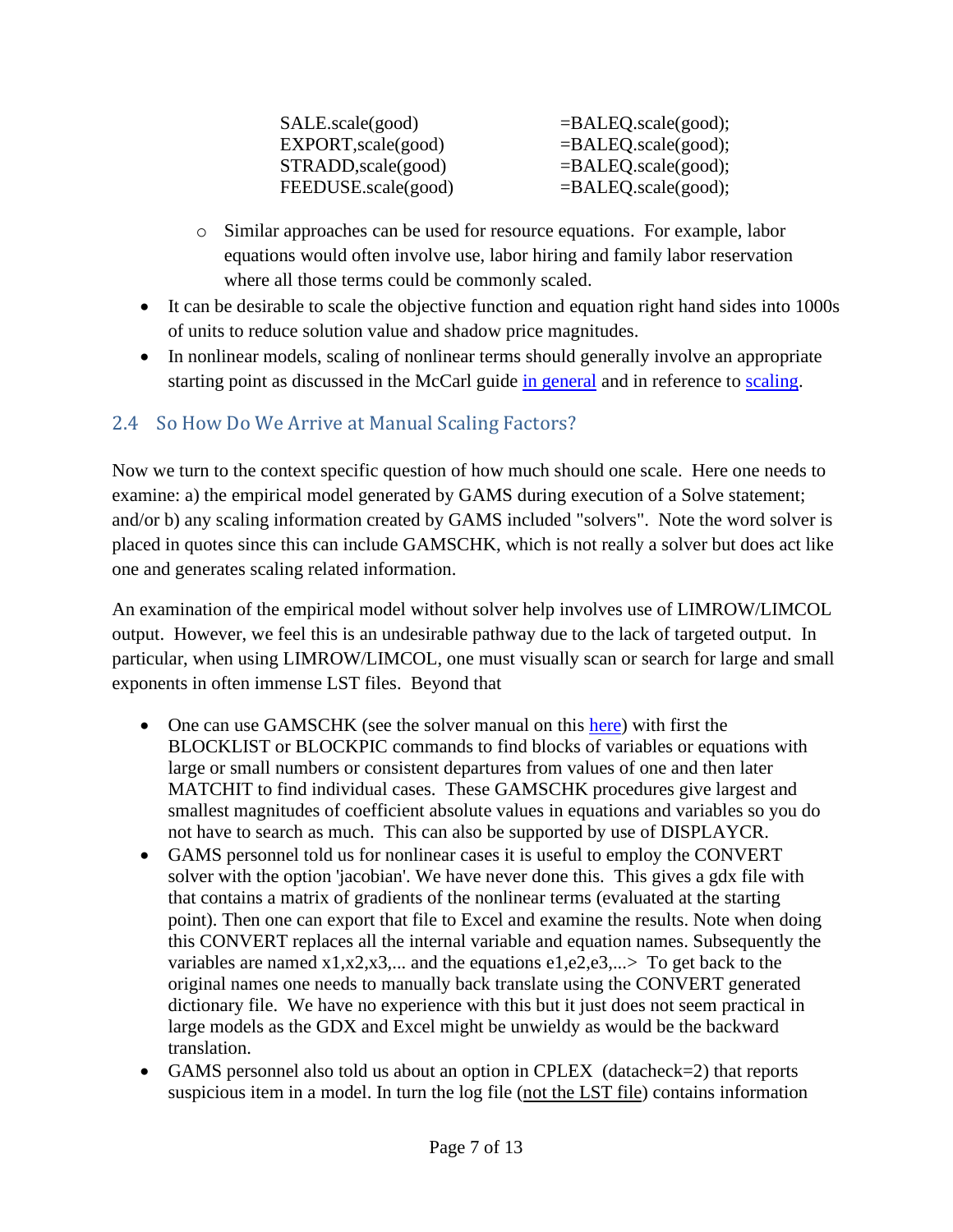about large and small coefficients, equation RHS values and anything else Cplex thinks can cause numerical instability. We tried to use this recently on a large model but found it did not help and even led us down some improper paths and finally abandoned it.

Across these, not surprisingly since McCarl wrote it, we prefer the GAMSCHK approach where

- BLOCKLIST tells you the size of the largest and smallest numbers in absolute value within each variable and equation block. BLOCKPIC also does this and simultaneously identifies the largest and smallest numbers at variable/equation block intersections.
- MATCHIT tells you the size of the largest and smallest numbers in absolute value for **requested** variables and equations.
- DISPLAYCR allows one to look at coefficients within specific variables and equations to form exact scaling values.
- PICTURE allows one to look at magnitudes of numbers in the model at intersections of variables and equations. Note in use of PICTURE, one can restrict attention to matrix components by using intersection mode and naming specific variables and equations.
- Caution is needed with nonlinear models as the coefficients reported in GAMSCHK (and LIMROW/LIMCOL) depend on starting point and thus a good starting point is needed.

## <span id="page-7-0"></span>2.5 Example

Since scaling is context specific so is the exact approach one would follow to determine appropriate scaling factors. To provide some insight a GAMSCHK supported scaling exercise is carried out on the AGRESTE model from the GAMS model library. Note that this model does not need scaling to be successfully solved but it does provide the basis for a scaling exercise.

The first step we follow involves use of GAMSCHK with the option BLOCKLIST. This is done by adding the following code to the AGRESTE file before the first solve. Note we also commented out the second solve.

```
option lp=gamschk;
file gck /%system.fn%.gck/;
put gck;
$onput
blocklist
$offput
putclose;
```
After adding this a run of the modified model resulted in the following material that was extracted from the LST file

| Variable | Sign  | Numb Numb Pos  |          |                | Neg           | Nonl                     | Maximum        | Minimum        |
|----------|-------|----------------|----------|----------------|---------------|--------------------------|----------------|----------------|
| Block    | Res   |                |          |                |               | Vars Nonl Coef Coef Coef | Absolute       | Absolute       |
| xcrop    | $>=0$ | 23             | 0        | 332            | 58            | 0                        | 291.0          | $0.3000E - 01$ |
| xliver   | $>=0$ | 3              | 0        | 42             | 6             | 0                        | 49.84          | $0.4000E - 01$ |
| xlive    | <0>   |                | $\Omega$ |                | $\mathcal{L}$ | 0                        | 211.0          | 1,000          |
| lswitch  | $>=0$ | $\mathfrak{D}$ | 0        | $\mathfrak{D}$ | 2             | 0                        | 1,000          | 1,000          |
| xprod    | < 0   | 9              | O        | 9              | $\Omega$      | 0                        | 1,000          | 1,000          |
| cons     | $>=0$ | 3              | 0        | 3              | 12.           | 0                        | 2.640          | 0.1500         |
| sales    | $>=0$ | 9              | 0        | 2.1            | 47            | 0                        | $0.3500E + 05$ | 0.5357         |
| flab     | $>=0$ | 12             | 0        | 0              | 2.4           | 0                        | 3,000          | 1.000          |
| tlab     | $>=0$ | 12             |          | 12.            | 2.4           | 0                        | 10.00          | 1.000          |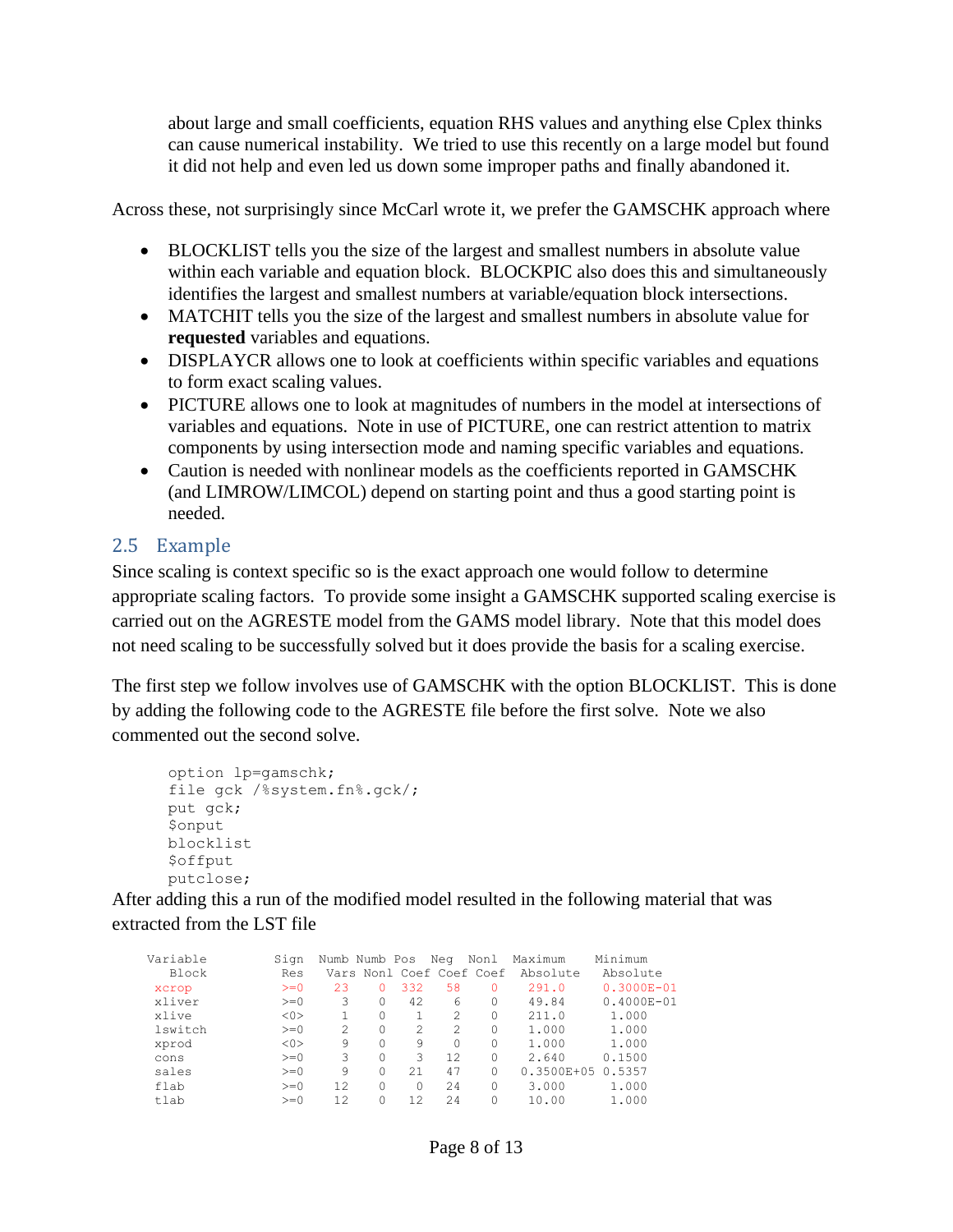| plab     | $>=0$ |    | 0 |    | 13 |   | 2054. | 25.00 |
|----------|-------|----|---|----|----|---|-------|-------|
| rationr  | <0>   |    | 0 | 3  | 0  |   | 1.000 | 1.000 |
| pdev     | $>=0$ | 10 | 0 | 10 | 10 |   | 1.000 | 1.000 |
| ndev     | $>=0$ | 10 | 0 | 20 | 0  |   | 1.000 | 1.000 |
| yfarm    | <0>   |    | 0 |    | 0  | 0 | 0.000 | 0.000 |
| revenue  | <0>   |    | 0 |    |    | 0 | 1.000 | 1.000 |
| cropcost | <0>   |    | 0 | 3  | 0  | 0 | 1,000 | 1.000 |
| labcost  | < 0   |    | 0 | 2  | 0  |   | 1,000 | 1.000 |
| vetcost  | < 0   |    | 0 | 3  |    |   | 1.000 | 1.000 |

----### List of Equation Block Characteristics

Note Max and Min do not include RHS and Objective variable

| Equation | Type  |    | Numb Numb Pos                |     | Neg      | Nonl Pos |   | Neg        | Maximum        | Minimum        |
|----------|-------|----|------------------------------|-----|----------|----------|---|------------|----------------|----------------|
| Block    | Res   |    | Egns Nonl Coef Coef Coef RHS |     |          |          |   | <b>RHS</b> | Absolute       | Absolute       |
| landb    | $=L=$ | 3  | $\Omega$                     | 25  | 2        |          | 3 | $\Omega$   | 2.030          | 0.2090         |
| lbal     | $=E=$ |    | 0                            |     | 3        | 0        | 0 | $\Omega$   | 1,000          | 1,000          |
| rliv     | $=E=$ |    | $\Omega$                     |     | 3        |          | 0 | $\Omega$   | 49.84          | 1,000          |
| mbalc    | $=G=$ | 9  |                              | 39  | 18       | 0        | 0 | $\Omega$   | 4.456          | $0.3000E - 01$ |
| dprod    | $=E=$ | 9  | O                            | 9   | 39       | 0        | 0 | $\Omega$   | 4.456          | $0.3000E - 01$ |
| cond     | $=E=$ | 1  | $\Omega$                     | 3   | 0        | 0        |   | $\Omega$   | 1,000          | 1,000          |
| labc     | $=L=$ | 12 | $\Omega$                     | 312 | 36       | 0        | 0 | $\Omega$   | 28.12          | $0.4000E - 01$ |
| ddev     | $=E=$ | 10 | $\Omega$                     | 31  | 39       | 0        | 0 | $\Omega$   | 7757.          | 0.5357         |
| income   | $=E=$ | 1  |                              | 25  | 4        | 0        | 0 | $\Omega$   | 934.0          | 0.1000         |
| arev     | $=E=$ |    | $\Omega$                     |     | 10       | 0        | 0 | $\Omega$   | $0.3500E + 05$ | 1,000          |
| acrop    | $=E=$ |    |                              |     | 19       | $\Omega$ | 0 | $\Omega$   | 291.0          | 1,000          |
| alab     | $=E=$ |    | $\Omega$                     |     | 25       | 0        | 0 | $\Omega$   | 2054.          | 1.000          |
| awcc     | $=L=$ |    | $\Omega$                     | 16  | $\Omega$ | 0        | 1 | $\Omega$   | 2054.          | 1.000          |
| avet     | $=E=$ |    |                              |     |          |          | 0 | $\Omega$   | 1.000          | 1.000          |

Here there are a number of things that could be scaled but we chose to initially focus on the small numbers in the **xcrop** variable which appear in the mbalc row because it allows an example of coordinated scaling. Consequently we would then add the following entries to the GAMSCHK input file

```
displaycr
     equations
     mbalc
```
where we could also have included MATCHIT. The resultant LST file contains entries like that is just below where we are only including equations for three of the commodities to save space.

| ----## EQU mbalc        |                 |
|-------------------------|-----------------|
| ## mbalc(cotton-h)      |                 |
| xcrop(crop-02,qood)     | 0.84800         |
| xcrop(crop-02, medium)  | 0.56900         |
| xcrop(crop-29, qood)    | 0.26900         |
| xcrop(crop-29, medium)  | 0.14900         |
| xcrop(crop-30, qood)    | 0.40300         |
| xcrop (crop-30, medium) | 0.13300         |
| sales (cotton-h)        | $-1.0000$       |
| $=\mathsf{G}$           | 0.0000          |
|                         |                 |
| ##<br>mbalc(oranges)    |                 |
| xcrop(crop-15, good)    | $0.92000E - 01$ |
| sales (oranges)         | $-1.0000$       |
| $=\mathsf{G}$           | 0.0000          |
|                         |                 |
| ##<br>mbalc(sisal)      |                 |
| xcrop(crop-19, qood)    | 2.2440          |
| xcrop(crop-19, medium)  | 1.6660          |
| sales (sisal)           | $-1.0000$       |
|                         |                 |
| $=G=$                   | 0.0000          |
|                         |                 |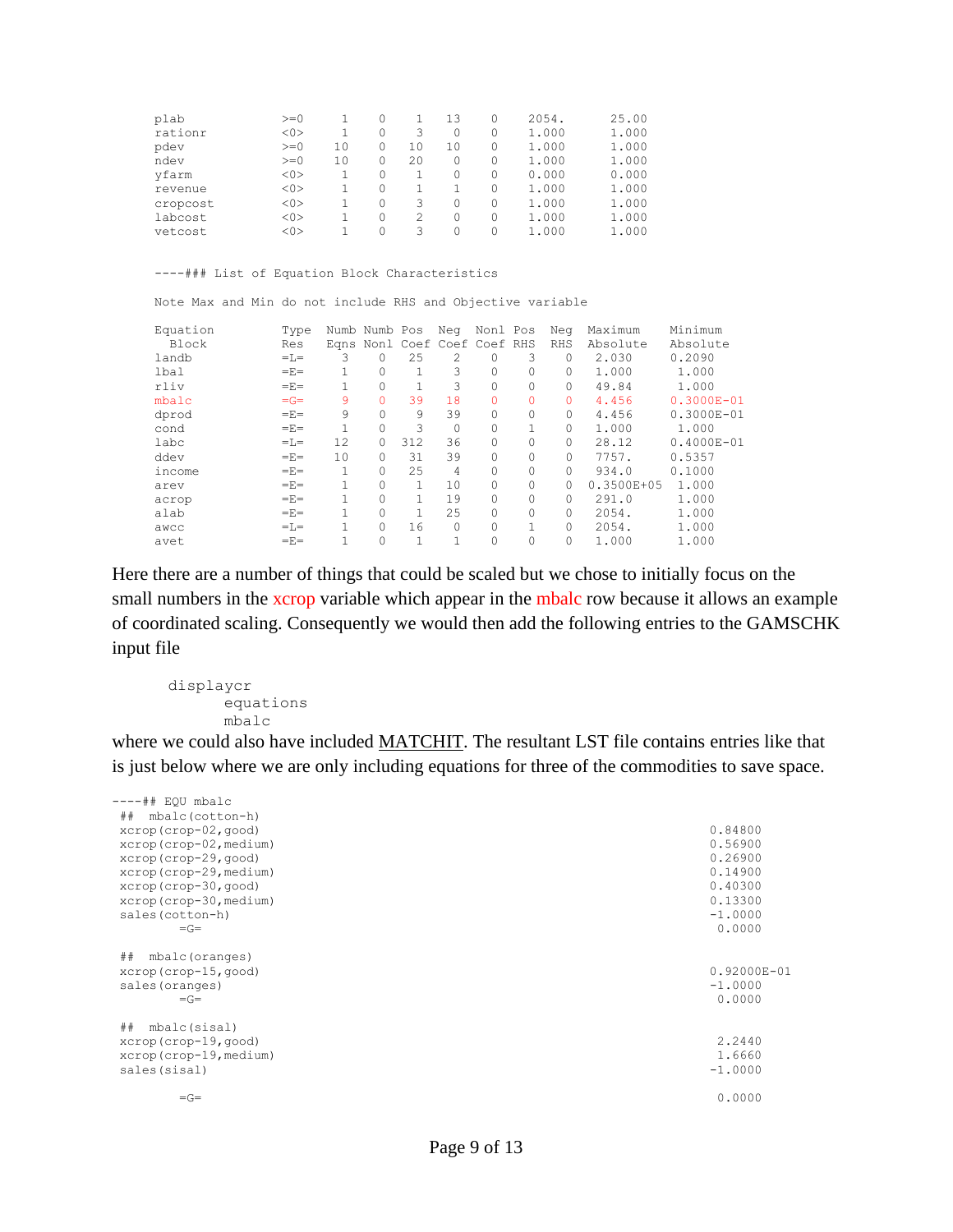In turn, we would examine the coefficients within these equations and choose scaling factors such that they resulted in magnitudes of coefficients within those equations that have a range that includes one. We would also do a coordinated scale where we would simultaneously scale the sales variable by the same amount. The consequent scaling implementation we entered into GAMS follows

| agreste.scaleopt=1;                   |                     |
|---------------------------------------|---------------------|
| mbalc.scale("cotton-h                 | $\cdot$ ") = 1/4;   |
| mbalc.scale("banana                   | $") = 1/5;$         |
| $mbalc.scale("sugar-cane") = 1/25;$   |                     |
| mbalc.scale("beans-arr                | $\cdot$ ") = 1/4;   |
| mbalc.scale("beans-cor                | $'$ ) = 1/5;        |
| mbalc.scale("oranges                  | $\cdot$ ") = 0.092; |
| mbalc.scale("manioc                   | $") = 1/1;$         |
| mbalc.scale("corn                     | $") = 1/2;$         |
| mbalc.scale("sisal                    | $"$ ) = 2;          |
| $sales.sizeale(c) = mbalc.sizele(c);$ |                     |

Note that in general when equation names are specified that GAMS divides every coefficient for each specified equation through by the scale factor. For variables, every coefficient associated with that variable is multiplied by that scale factor.

#### The resultant DISPLAYCR shows

| ----## EOU mbalc           |           |
|----------------------------|-----------|
| mbalc(cotton-h)<br>##      |           |
| xcrop(crop-02, good)       | 3.3920    |
| xcrop(crop-02, medium)     | 2.2760    |
| xcrop(crop-29, good)       | 1.0760    |
| xcrop (crop-29, medium)    | 0.59600   |
| xcrop(crop-30, good)       | 1.6120    |
| xcrop (crop-30, medium)    | 0.53200   |
| sales (cotton-h)           | $-1.0000$ |
| $=\mathsf{G}$              | 0.0000    |
|                            |           |
| $\#$<br>mbalc(oranges)     |           |
| xcrop (crop-15, good)      | 1,0000    |
| sales (oranges)            | $-1.0000$ |
| $=\mathsf{G}$              | 0.0000    |
|                            |           |
| ##<br>mbalc(sisal)         |           |
| $x$ crop $(crop-19, qood)$ | 1.1220    |
| xcrop (crop-19, medium)    | 0.83300   |
| sales (sisal)              | $-1.0000$ |
| $=G=$                      | 0.0000    |

where the coordinated simultaneous scaling factor definitions for Mbalc and sales cause division of the **mbalc** equation coefficients and multiplication of the **sales** variable associated coefficients. Further in this case the coordinated multiplication and division of the coefficient for the sales variable in the mbalc row by the same scaling factor left the sales coefficients in those equations at a value of one and reduced the disparity of the numbers across the equation.

A number of other scaling manipulations were done yielding the following manual scale instructions that were included in the AGRESTE model.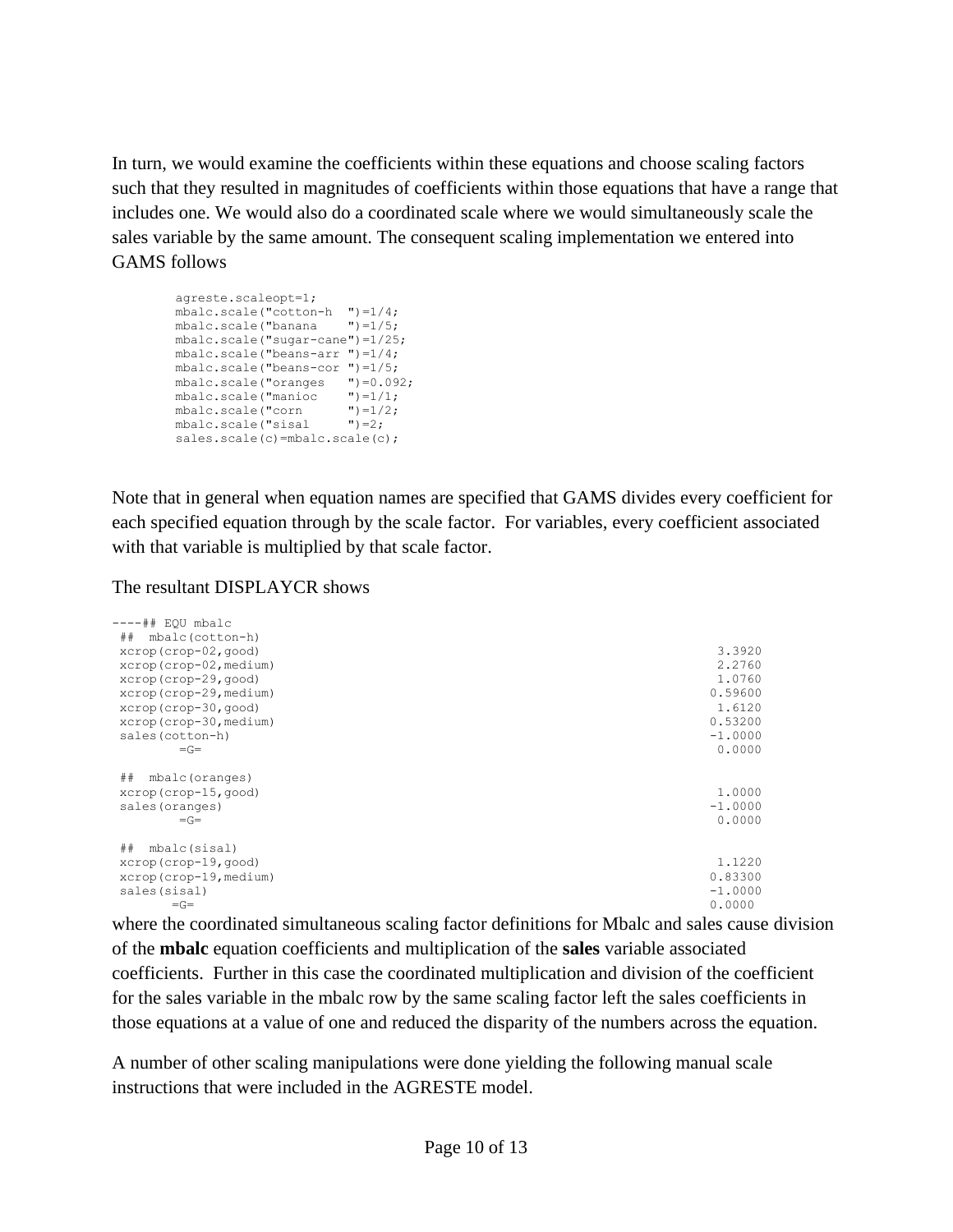```
agreste.scaleopt=1;
 mbalc.scale("cotton-h ")=1/4;
 mbalc.scale("banana ")=1/5;
mbalc.scale("sugar-cane")=1/25;
mbalc.scale("beans-arr ")=1/4;
mbalc.scale("beans-cor ")=1/5;
mbalc.scale("oranges ")=0.092;<br>mbalc.scale("manioc ")=1/1;
mbalc.scale("manioc ")=1/1;<br>mbalc.scale("corn ")=1/2;mbalc.scale("corn ")=1/<br>mbalc.scale("sisal ")=2;
mbalc.scale("sisal
sales.scale(c)=mbalc.scale(c);
dprod.scale(c)=mbalc.scale(c);
arev.scale=500;
revenue.scale=arev.scale;
yfarm.scale=arev.scale/100;
income.scale=arev.scale/100;
ddev.scale(ty)=10;
pdev.scale(ty)=ddev.scale(ty);
ndev.scale(ty)=ddev.scale(ty);
plab.scale=1/100;
xliver.scale(r)=10;
rliv.scale=10;
rationr.scale=rliv.scale;
acrop.scale=100;
cropcost.scale=acrop.scale;
awcc.scale=10;
vetcost.scale=awcc.scale;
labcost.scale=10;
alab.scale=10;
```
The resulting model after scaling will contained a largest coefficient of 186 and a smallest of 0.054 as opposed to the before scaling range from 35,000 to 0.03. No meaningful changes in the solution were observed with this scaling and the scaled version actually took one more iteration to solve. So again small models do not generally require scaling actions but unfortunately our experience shows big ones do.

## <span id="page-10-0"></span>2.6 Use of Manual Scaling Does Not Alter the Reported Solution

The last point worth making is that this manual scaling does not affect the magnitudes of the numbers in the resulting solution. GAMS uses a known exact backwards transformation that yields the unscaled solution for use in reporting. For those interested in details on the backwards transformation a presentation on that appears in [McCarl and Spreen chapter 17.](https://agecon2.tamu.edu/people/faculty/mccarl-bruce/mccspr/new17.pdf) Users can also test this by running with and without the **scaleopt** feature set to one and then observing that the GAMS reported solution does not change.

## <span id="page-10-1"></span>3 GAMSCHK POSTOPT Bug Fixed But Another Popped Up

For a while there have been cases when POSTOPT gave some bad results. We finally found a case that consistently malfunctioned and worked with GAMS staff to get the FORTRAN code fixed. In particular, we found when the NOSOLVE option was being used then there were some uninitialized memory locations leading to bad reporting of the solution information. That was fixed and the fix was included in last week's GAMS 38 version 2 maintenance release. However, Uwe Schneider quickly found out that POSTOPT now was reporting faulty variable levels and equation marginals. In turn, we figured out that solving a model twice (with a second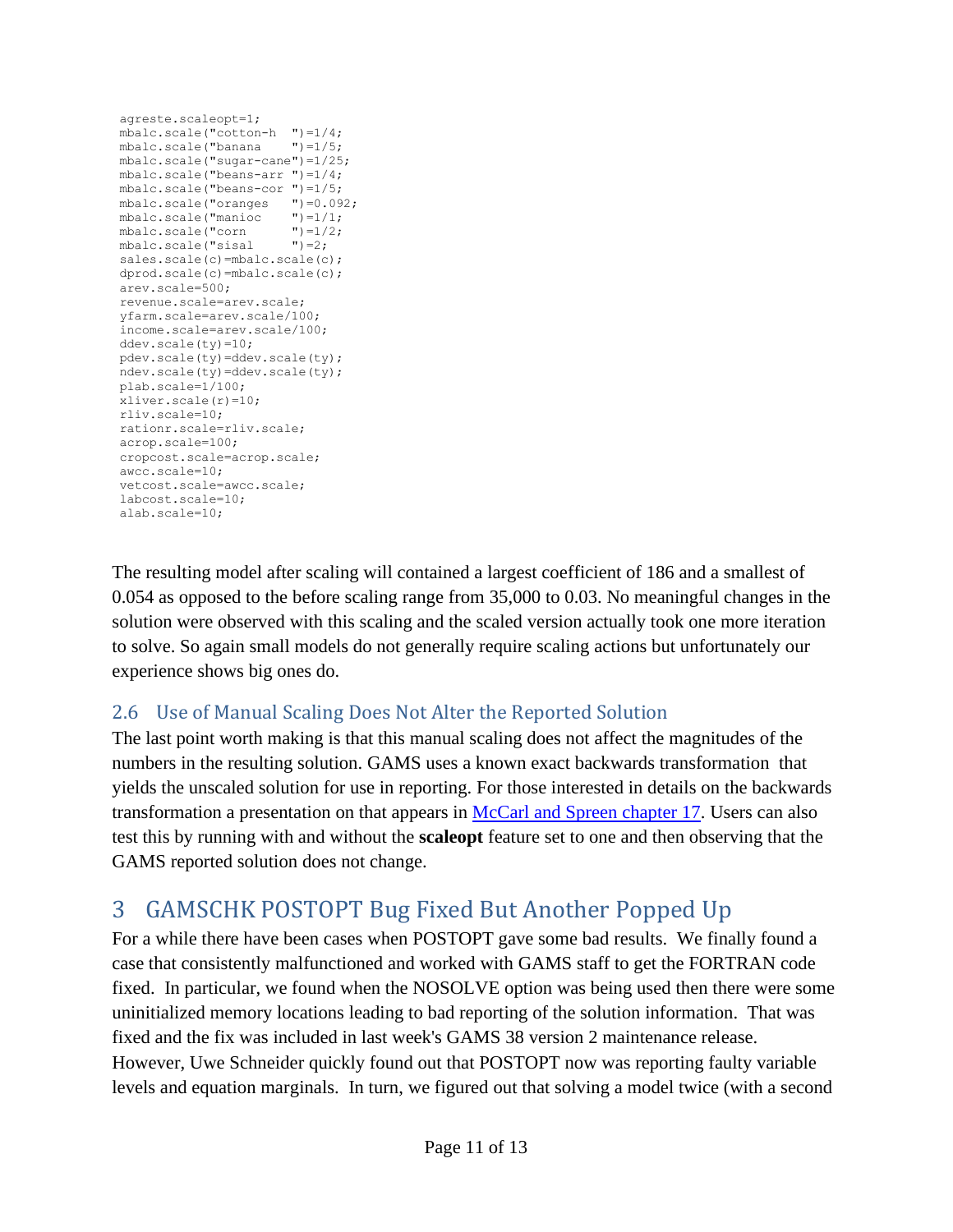Solve statement in the source code) was a work around. GAMS staff have now fixed the problem but wont send it out until the next maintenance release. So for now users should either use versions earlier than the very last maintenance release (38.2 ) without using the NOSOLVE option or solve twice with GAMSCHK used in the second solve.

## <span id="page-11-0"></span>4 GAMS Transfer

GAMS has recently announced the creation of a product it calls TRANSFER. The blog announcement indicates TRANSFER is designed to simplify the process of exchanging data with other programs. Initially they have focused on transfers with Python and Matlab. The blog announcement indicates that TRANSFER development focused on:

- **Speed:** Fast Performance in the transfer of large datasets.
- **Convenience**: creation of a facility that is intuitive to use and compatible with target program specific data formats.
- **Consistency**: to the extent possible the development of a common syntax that applies across different environments (target programs and computing environments).

An introduction to features of GAMS Transfer was presented at the 2021 Informs Annual Meeting. This is available at [https://www.gams.com/blog/2021/11/informs-annual-meeting-in](https://www.gams.com/blog/2021/11/informs-annual-meeting-in-anaheim/assets/GAMS_Transfer_INFORMS2021.pdf)[anaheim/assets/GAMS\\_Transfer\\_INFORMS2021.pdf.](https://www.gams.com/blog/2021/11/informs-annual-meeting-in-anaheim/assets/GAMS_Transfer_INFORMS2021.pdf) Also an example of the use of TRANSFER is presented at the GAMS webpage <https://www.gams.com/blog/2021/11/introducing-gams-transfer/>

## <span id="page-11-1"></span>5 GAMS Engine

GAMS Engine allows scheduling and running jobs on a central computing server or now in the Amazon Web Services cloud. According to a recent GAMS blog entry it is designed to ease the burden and cost of developing and integrating GAMS based modeling into IT environments.

It's use involves, from what we can tell as a non-user, the use of Python to generate multiple GAMS jobs and integrate the solutions. It requires a single overall GAMS Engine license that appears to be set up between the user and GAMS. More can be found on this on the GAMS Blog at<https://www.gams.com/blog/2022/01/introducing-engine-saas/> .

## <span id="page-11-2"></span>6 Basic, Advanced and Combined Courses Offered Soon

This year we will again be teaching my family of GAMS courses for basic and advanced users. These courses will be offered in May again via ZOOM due to the continuing pandemic. Dates, times and content are

• Basic to Advanced GAMS class May 9 - May 13 and May 16 (six 5 1/2 hour sessions each 8-1:30 central). The course spans from Basic topics to an Advanced GAMS class. Details are found at [https://www.gams.com/courses/2022\\_05\\_basic\\_to\\_advanced-gams](https://www.gams.com/courses/2022_05_basic_to_advanced-gams-modeling_mccarl/)[modeling\\_mccarl/](https://www.gams.com/courses/2022_05_basic_to_advanced-gams-modeling_mccarl/)